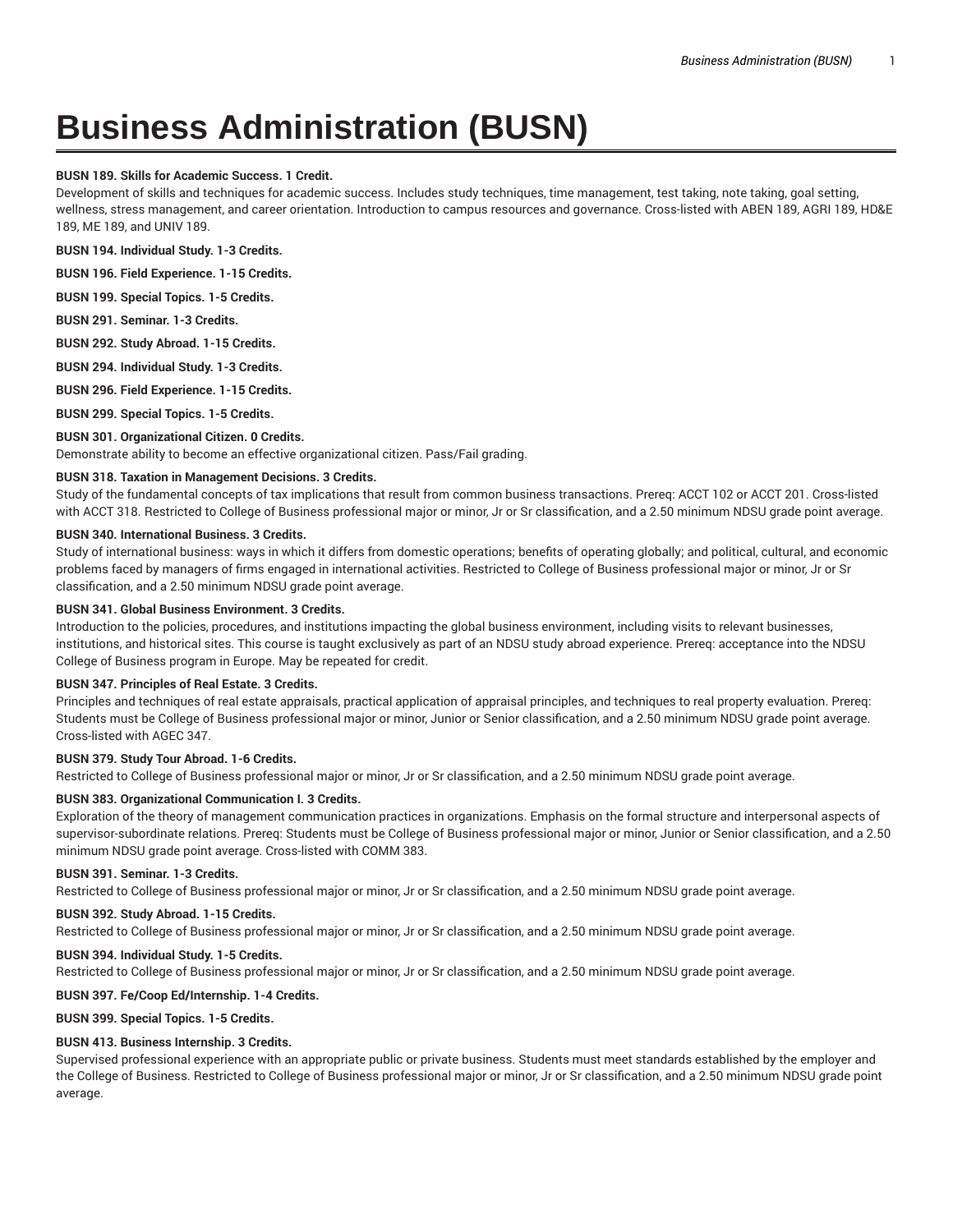# **BUSN 415. Small Business Institute. 3 Credits.**

Practical application of classroom learning in a supervised consulting project with a local business. Teams analyze actual business problems, and develop recommendations for the client. Restricted to College of Business professional major or minor, Jr or Sr classification, and a 2.50 minimum NDSU grade point average.

#### **BUSN 430. Legal and Social Environment of Business. 3 Credits.**

Study of legal and regulatory environment in which business firms operate, as well as the social environment. Includes business ethics and social responsibility issues. Restricted to College of Business professional major or minor and a 2.50 minimum NDSU grade point average. {Also offered for graduate credit - see BUSN 630.}.

# **BUSN 431. Business Law I-Contracts, Property and Torts. 3 Credits.**

A study of the foundations of business law and commercial transactions: the law of contracts, personal property, real estate, insurance, wills and estates, and torts. Restricted to College of Business professional major or minor, Jr or Sr classification, and a 2.50 minimum NDSU grade point average.

# **BUSN 432. Business Law II-Business Organization and Commercial Transactions. 3 Credits.**

A study of advanced topics in business organizations and commercial transactions: the law of sales, commercial paper, agency, business organizations, secured transactions, bankruptcy, securities regulation, and accountants' liability. Prereq: BUSN 431 or BUSN 430. Restricted to College of Business professional major or minor, Jr or Sr classification, and a 2.50 minimum NDSU grade point average. {Also offered for graduate credit - see BUSN 632.}.

#### **BUSN 440. International Business Law. 3 Credits.**

Study of public and private international law as it relates to international business: international contracts and sales; international business organizations; and international trade, tariffs, and agreements. Prereq: BUSN 430. Restricted to College of Business professional major or minor, Jr or Sr classification, and a 2.50 minimum NDSU grade point average. {Also offered for graduate credit - see BUSN 640.}.

#### **BUSN 474. Cooperatives. 3 Credits.**

Theory, practice, and evaluation of cooperatives including principles, management, marketing, finance, taxes, legal issues, and adjusting to change. Prereq: ECON 201. Cross-listed with AGEC 474. Restricted to College of Business professional major or minor, Jr or Sr classification, and a 2.50 minimum NDSU grade point average. F, S, Su .{Also offered for graduate credit - see BUSN 674.}.

#### **BUSN 487. Managerial Economics. 4 Credits.**

Use of decision science techniques such as statistical and numerical analysis and optimization to study profit, demand and supply, cost and production, market structure, pricing practices, and the impact of government regulations on management decisions. Prereq: MGMT 320, ECON 201, ECON 202, MATH 144 or MATH 146. Restricted to College of Business professional major or minor, Jr or Sr classification, and a 2.50 minimum NDSU grade point average.

#### **BUSN 489. Strategic Management. 4 Credits.**

Integration and application of management, marketing, and finance principles in written and oral case analysis of organizations. Consideration of global, ethical, and current social issues. Capstone for Accounting, Business Administration, and Management Information Systems majors. Prereq: FIN 320, MGMT 320, MRKT 320, Senior standing. Co-Req: BUSN 430.

#### **BUSN 491. Seminar. 1-5 Credits.**

Restricted to College of Business professional major or minor, Jr or Sr classification, and a 2.50 minimum NDSU grade point average.

#### **BUSN 492. Study Abroad. 1-15 Credits.**

Restricted to College of Business professional major or minor, Jr or Sr classification, and a 2.50 minimum NDSU grade point average.

#### **BUSN 494. Individual Study. 1-5 Credits.**

Restricted to College of Business professional major or minor, Jr or Sr classification, and a 2.50 minimum NDSU grade point average.

#### **BUSN 496. Field Experience. 1-15 Credits.**

Restricted to College of Business professional major or minor, Jr or Sr classification, and a 2.50 minimum NDSU grade point average.

# **BUSN 499. Special Topics. 1-5 Credits.**

Restricted to College of Business professional major or minor, Jr or Sr classification, and a 2.50 minimum NDSU grade point average.

# **BUSN 632. Business Law II-Business Organization and Commercial Transactions. 3 Credits.**

A study of advanced topics in business organizations and commercial transactions: the law of sales, commercial paper, agency, business organizations, secured transactions, bankruptcy, securities regulation, and accountants' liability. Prereq: BUSN 630. {Also offered for undergraduate credit - see BUSN 432.}.

# **BUSN 640. International Business Law. 3 Credits.**

Study of public and private international law as it relates to international business: international contracts and sales; international business organizations; and international trade, tariffs, and agreements. {Also offered for undergraduate credit - see BUSN 440.}.

#### **BUSN 674. Cooperatives. 3 Credits.**

Theory, practice, and evaluation of cooperatives including principles, management, marketing, finance, taxes, legal issues, and adjusting to change. Cross-listed with AGEC 674. F, S, Su. {Also offered for undergraduate credit - see BUSN 474.}.